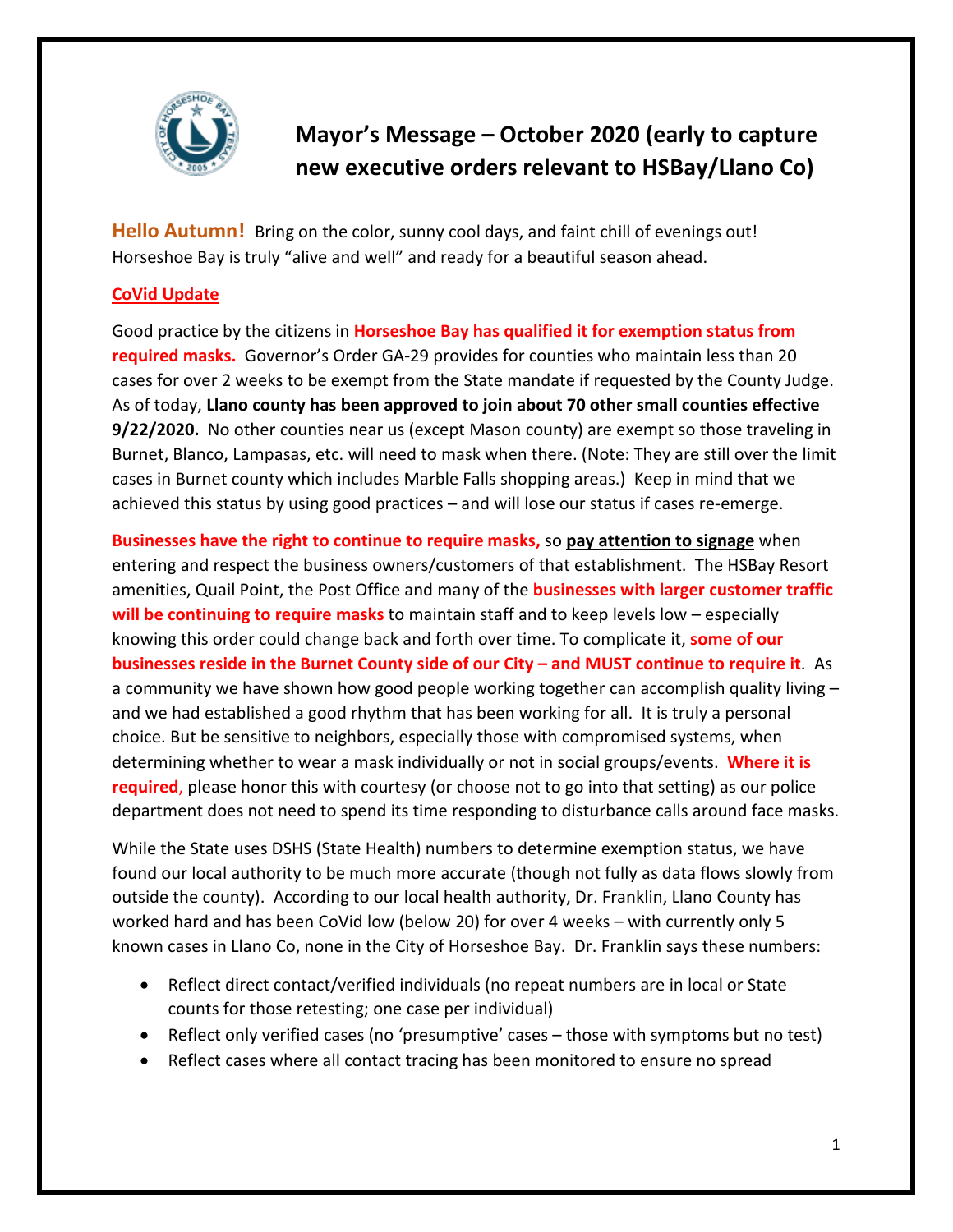Remember to continue to sanitize hands and maintain social distancing where appropriate. **Restaurants have opened to 75% occupancy** – and we are seeking clarification that this may include events where meals are served/catered (wedding receptions, etc.) in similar fashion.

#### **City Update**

Your Property Owner Assoc presidents joined in a full agenda discussion with the Mayor. Be sure you are **signed up for your POA updates** as they are a powerful communication network. And thank your presidents for their time – they truly are representing your interests. **PLEASE**….. if you are using Facebook or other networking, do not take it upon your self to share unverified official business information. It causes much confusion as approval does not always come 'til days after official request. **We promise to share information once it is verified/ approved by officials (ex: see CoVid report above)**.

Speaking of communications – with weather changes on the way, we MAY get to anticipate more rain. Please **ASSUME that low water crossing gates will be closed** if we get significant rain. You may not always get notice – and can avoid a turn around by taking another route.

The HSBay Business Alliance Board joined the Mayor to discuss how they can be mutually supportive in working on the city's behalf. So much behind the scenes work takes place to ensure the over 40 events occur smoothly. Mark your calendars for the **Fall SHRED day at Ace Hardware (October 12th)** bring your boxes of paper documents, etc. – and stay alert for details about the November Holidaze town event – and December Christmas Party. The monthly community/business coffees are back in person, beginning with the September 30<sup>th</sup> gathering on Wed, Sept 30 at 9 am at Quail Point. The HSBBA did make a determination to honor the **2020 Citizen of the Year, Mary Daniels,** with a continuing status in 2021 since most events this year where she would have been in acknowledgement were cancelled due to CoVid.

The Citizens Emergency Response Team/**CERT classes began**. These volunteers will be prepared to mobilize in the case of a major event (such as the recent fire) to provide for evacuation sites, communication, citizen support efforts, coordination of 1<sup>st</sup> responder food/water support, etc. When  $1<sup>st</sup>$  responders are in full action – this CERT group will be critical ground control for all. The **Citizen's Academy**, such a successful in-depth training on the city activity, is delayed for the Fall session due to restrictions on hands on experiences during CoVid.

As outlined in detail in the September message, your council **put forward a budget without tax rate increase (remains at .27)** that takes advantage of our high rating as a city – allowing for us to forecast for the next few years a financially conservative approach to meeting all needs. Your POAs were provided copies of detailed information (also available on the city website) regarding a comparison of HSBay and other comparable city general operation tax rates and water/sewage rates….as well as the impact on homeowners based on home value/water usage. A review of the tax rate history table should make everyone proud as the city's initial start-up 15 years ago of .50 was quickly brought down to .41, .33, and held at .25 for several years until